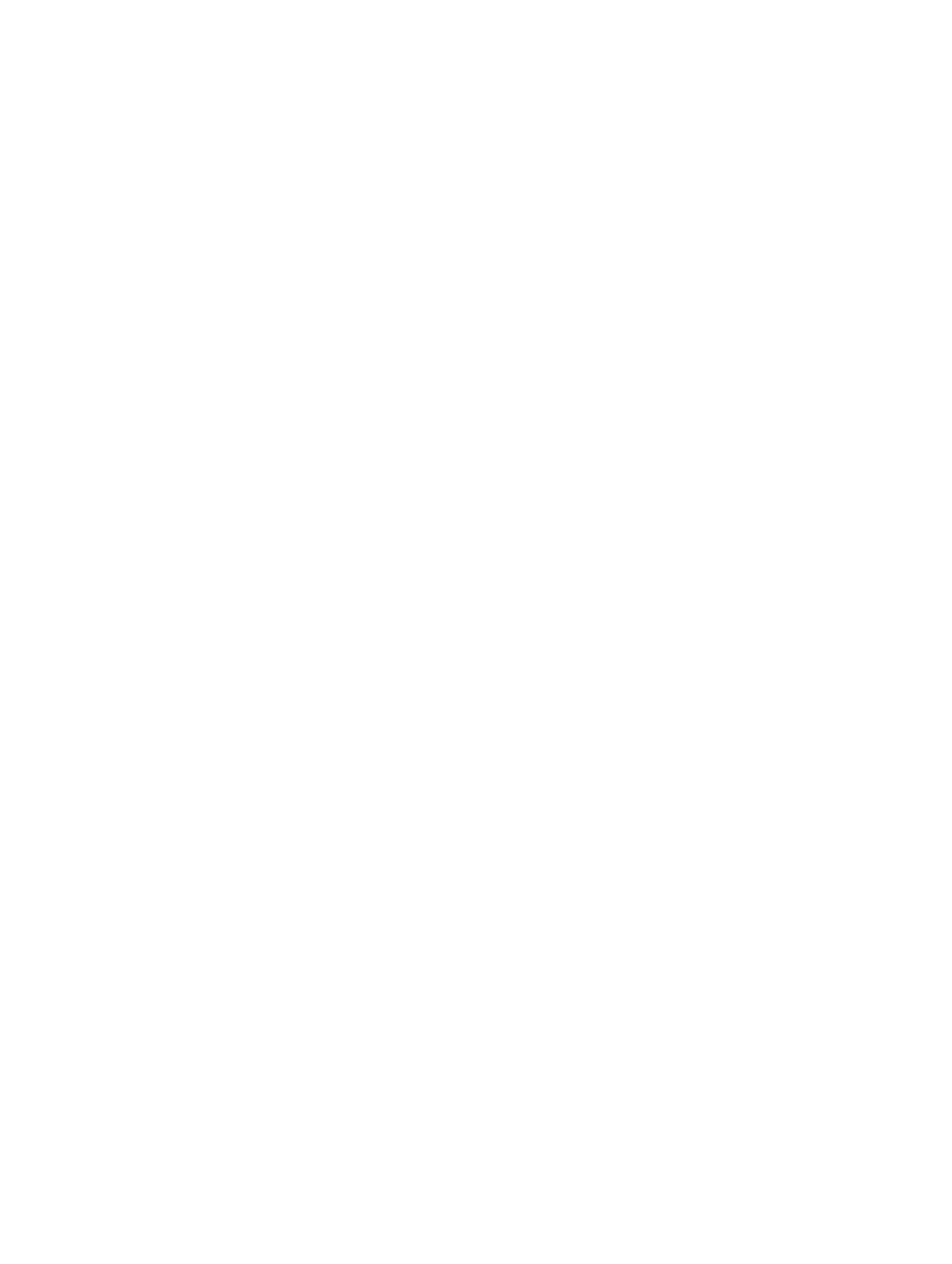**Wrexham Power Limited Planning Inspectorate reference: EN010055**

### **The Wrexham (Gas Fired Power Station) Order Update on Statement of Common Ground Between NRW and Wrexham Power Limited**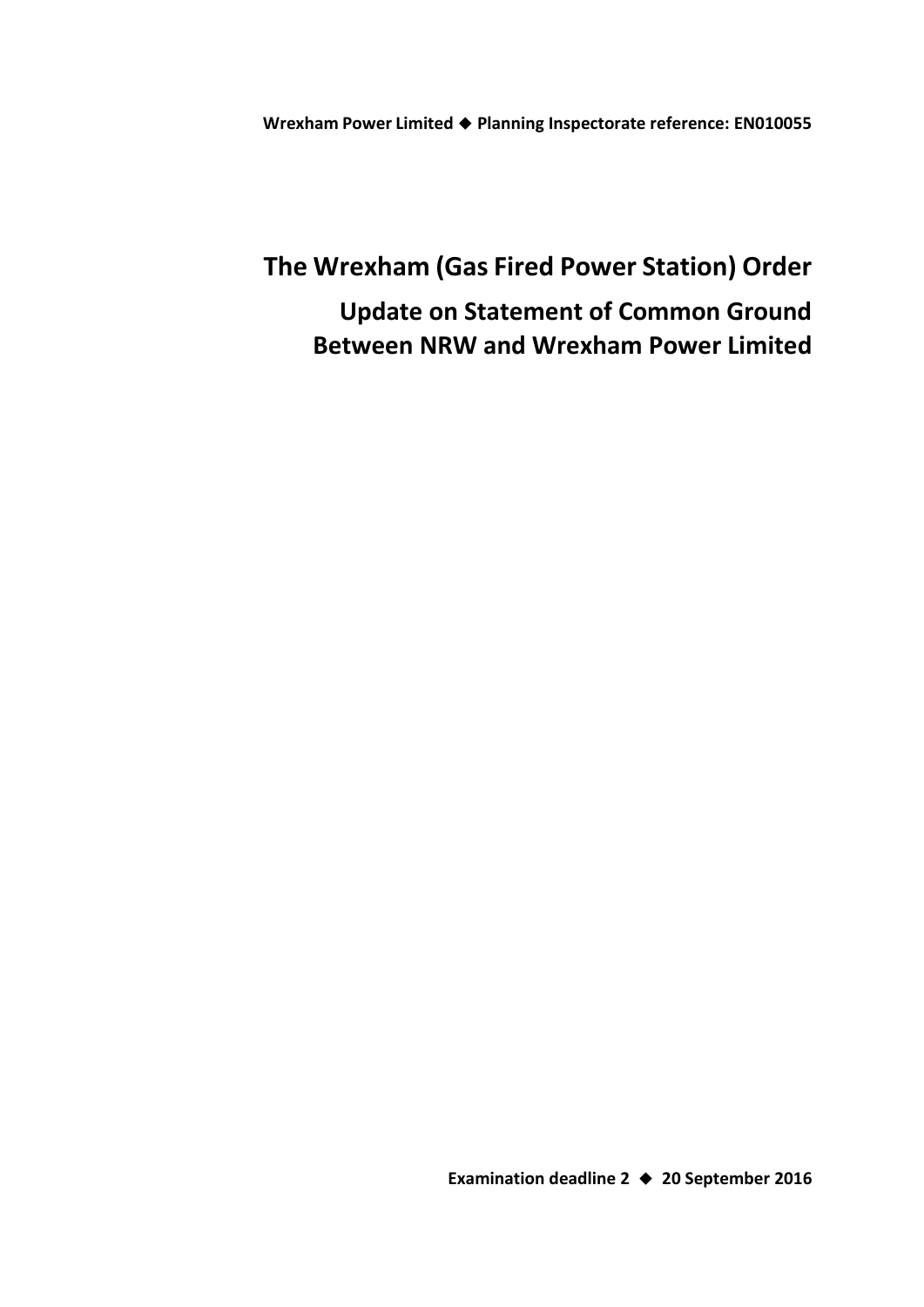Prepared for Wrexham Power Limited by:

Savills Wessex House Wimborne Dorset BH21 1PB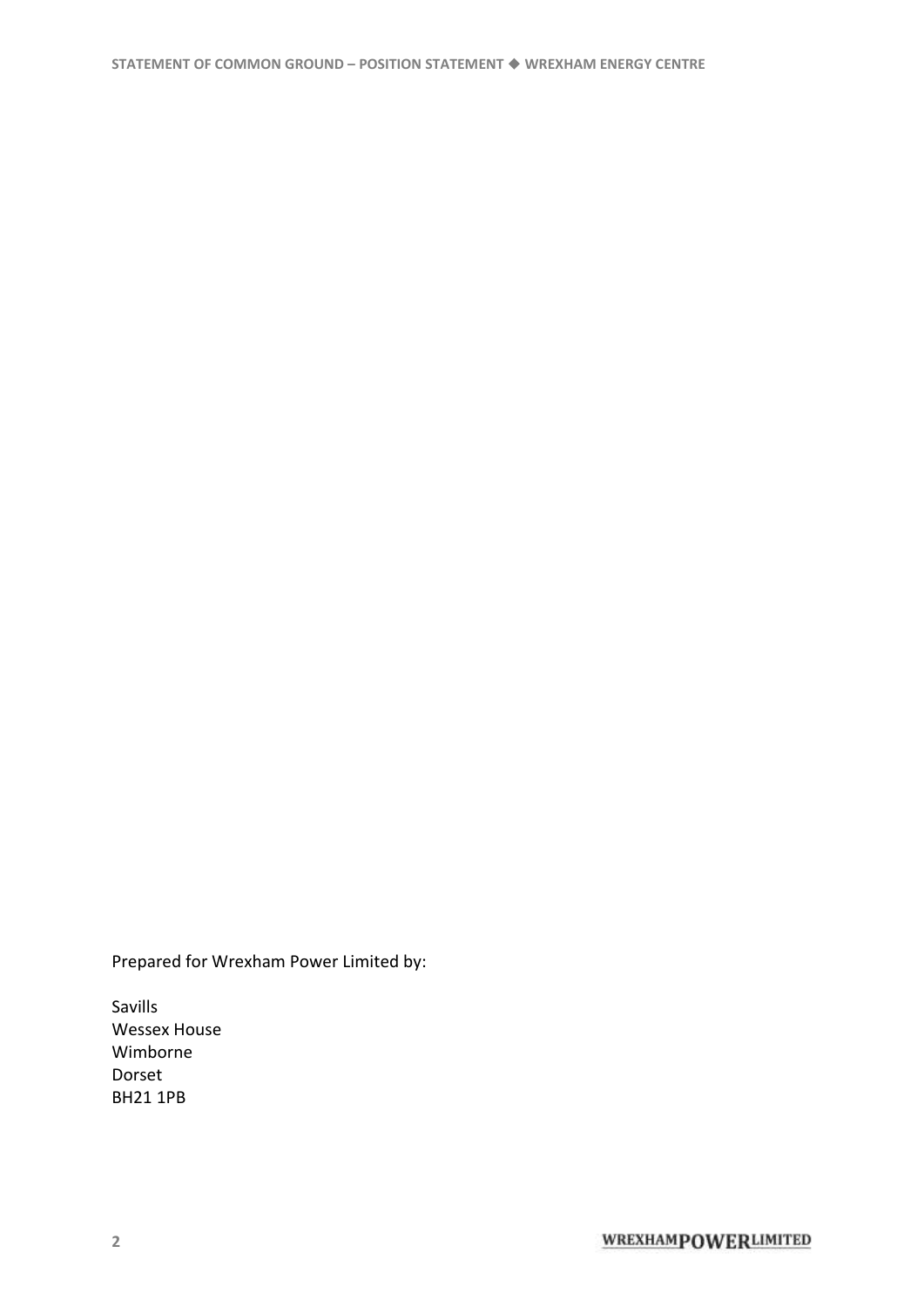#### **INTRODUCTION**

- 1.1. This update has been prepared on behalf of Wrexham Power Limited (WPL or 'the Applicant') to explain the progress it has made on the agreement of Statements of Common Ground (SoCG) with Cyfoeth Naturiol Cymru / Natural Resources Wales (NRW) in respect of the Development Consent Order application (the Application) for the Wrexham Energy Centre (the Scheme).
- 1.2. An earlier update note was submitted by the Applicant at the Examination Authority's Deadline 1 on 23 August 2016 (Examination Library Reference REP1- 034).

### **PROGRESS**

- 1.3. The current situation in respect of the SoCG between NRW and the Applicant is as follows.
- 1.4. *In principle and without prejudice*, the parties have reached agreement on:
	- i). the description of the development, the site and its location;
	- ii). the absence of adverse effects on any forestry or wildlife habitats managed by NRW;
	- iii). the assessment of the effects on air quality in Chapter 8 of WPL's Environmental Statement (Examination Library Reference APP-056);
	- iv). the assessment of noise and vibration effects in Chapter 9 of WPL's Environmental Statement (Examination Library Reference APP-057);
	- v). the assessment of landscape and visual effects in Chapter 10 of WPL's Environmental Statement (Examination Library Reference APP-058);
	- vi). the assessment of ecological effects Chapter 11 of WPL's Environmental Statement (Examination Library Reference APP-059);
	- vii). the assessment of the effects on ground conditions in Chapter 13 of WPL's Environmental Statement (Examination Library Reference APP-061);
	- viii). the assessment of waste in Chapter 15 of WPL's Environmental Statement (Examination Library Reference APP-063).
- 1.5. NRW has confirmed in its Written Representation (Examination Library Reference REP1-015) that Appropriate Assessment under the Habitats Regulations is not required for the Scheme.
- 1.6. The Applicant agrees with NRW that the relevant planning authority should consult